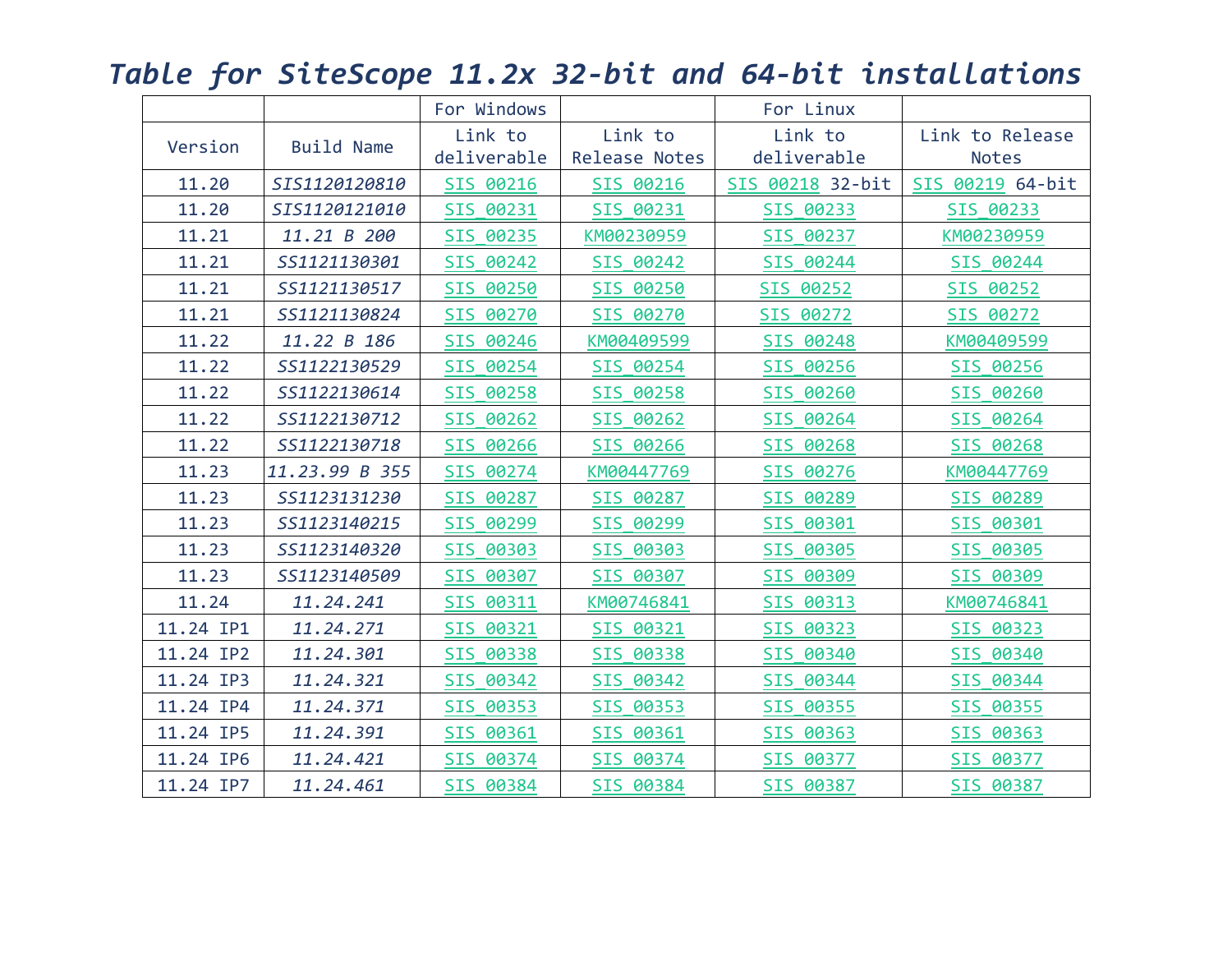## *Table for SiteScope 11.2x 32-bit app ON 64-bit Windows installations*

|           |                   | For Windows            |                                 |
|-----------|-------------------|------------------------|---------------------------------|
| Version   | <b>Build Name</b> | Link to<br>deliverable | Link to Release<br><b>Notes</b> |
| 11.20     | SIS1120120810     | SIS 00217              | SIS 00217                       |
| 11.20     | SIS1120121010     | SIS 00232              | SIS 00232                       |
| 11.21     | 11.21 B 200       | SIS 00236              | KM00230959                      |
| 11.21     | SS1121130301      | SIS 00243              | SIS 00243                       |
| 11.21     | SS1121130517      | SIS 00251              | SIS 00251                       |
| 11.21     | SS1121130824      | SIS 00271              | SIS 00271                       |
| 11.22     | 11.22 B 186       | SIS 00247              | KM00409599                      |
| 11.22     | SS1122130529      | SIS 00255              | SIS 00255                       |
| 11.22     | SS1122130614      | SIS 00259              | SIS 00259                       |
| 11.22     | SS1122130712      | SIS 00263              | SIS 00263                       |
| 11.22     | SS1122130718      | SIS 00267              | SIS 00267                       |
| 11.23     | 11.23.99 B 355    | SIS 00275              | KM00447769                      |
| 11.23     | SS1123131230      | SIS 00288              | SIS 00288                       |
| 11.23     | SS1123140215      | SIS 00300              | SIS 00300                       |
| 11.23     | SS1123140320      | SIS 00304              | SIS 00304                       |
| 11.23     | SS1123140509      | SIS 00308              | SIS 00308                       |
| 11.24     | 11.24.241         | SIS 00312              | KM00746841                      |
| 11.24 IP1 | 11.24.271         | SIS 00322              | SIS 00322                       |
| 11.24 IP2 | 11.24.301         | SIS 00339              | SIS 00339                       |
| 11.24 IP3 | 11.24.321         | SIS 00343              | SIS 00343                       |
| 11.24 IP4 | 11.24.371         | SIS 00354              | SIS 00354                       |
| 11.24 IP5 | 11.24.391         | SIS 00371              | SIS 00371                       |
| 11.24 IP6 | 11.24.421         | SIS 00375              | SIS 00375                       |
| 11.24 IP7 | 11.24.461         | SIS 00385              | SIS 00385                       |
|           |                   |                        |                                 |